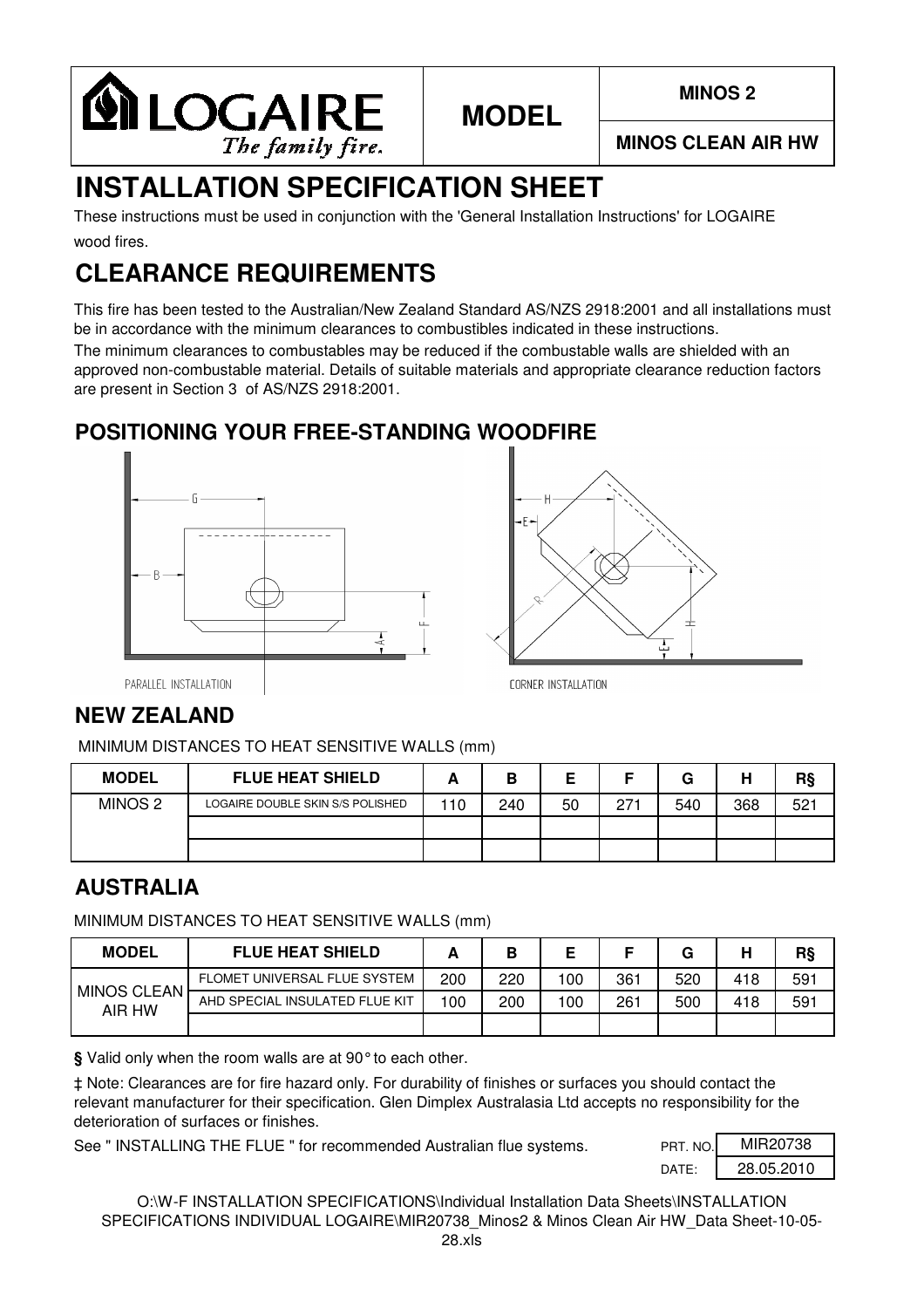# **PARALLEL INSTALLATION FLOOR PROTECTOR (Hearth) REQUIREMENTS**

MINIMUM FLOOR PROTECTOR DIMENSIONS IN mm



PARALLEL INSTALLATION

# DIMENSIONS IN THE TABLE ARE VALID ONLY WHEN THE FIRE IS EXACTLEY AT ITS MINIMUM ALLOWABLE WALL CLEARANCE.

#### **NEW ZEALAND**

| <b>MODEL</b> | <b>Flue</b><br>Shield | Floor<br>Protector<br>height | A#  | C#  | D   | Е   |     | ν   | K#  | P <sub>2</sub> | P <sub>3</sub> | W   | <b>Floor</b><br><b>Protector</b><br>Type Ø |
|--------------|-----------------------|------------------------------|-----|-----|-----|-----|-----|-----|-----|----------------|----------------|-----|--------------------------------------------|
| Minos 2      | $\star$               |                              | 110 | 300 | 110 | 271 | 520 | 820 | 800 | 390            | 161            | 600 | <b>ASH</b>                                 |
|              |                       |                              |     |     |     |     |     |     |     |                |                |     |                                            |
|              |                       |                              |     |     |     |     |     |     |     |                |                |     |                                            |
|              |                       |                              |     |     |     |     |     |     |     |                |                |     |                                            |

Logaire double skin S/S polished 1200 mm shield

### **AUSTRALIA -** ALL WITH FLUE HEATSHIELD

| <b>MODEL</b> | <b>Flue</b><br><b>Shield</b> | Floor<br><b>Protector</b><br>height | A#  | C#                        | D   | с   |     | u   | K#  | P <sub>2</sub> | P3  | W   | <b>Floor Protector</b><br>Type Ø |
|--------------|------------------------------|-------------------------------------|-----|---------------------------|-----|-----|-----|-----|-----|----------------|-----|-----|----------------------------------|
|              | $\star$                      |                                     | 200 | 300                       | 110 | 361 | 520 | 820 | 890 | 390            | 161 | 600 | <b>ASH</b>                       |
| MINOS CLEAN  | $***$                        |                                     | 100 | 300                       | 110 | 261 | 520 | 820 | 790 | 390            | 161 | 600 | <b>ASH</b>                       |
| AIR HW       |                              |                                     |     |                           |     |     |     |     |     |                |     |     |                                  |
|              |                              | _ _ _ _ _ _ _. _ _ _                |     | _ _ _ _ _ _ _ _ _ _ _ _ _ |     |     |     |     |     |                |     |     |                                  |

FLOMET UNIVERSAL FLUE SYSTEM

\*\* AHD SPECIAL INSULATED FLUE KIT

Ø for minimum constructional requirements see general installation instructions.

**#** Valid only when the fire is exactly at its minimum allowable wall clearance.

NOTE: Where a fan is being fitted, you may prefer to increase the 'A' dimension to 100 mm to provide easier access for servicing. If so, the amount you add to 'A' to bring it to 100 mm must also be added to the 'C' and 'S' dimensions.

O:\W-F INSTALLATION SPECIFICATIONS\Individual Installation Data Sheets\INSTALLATION SPECIFICATIONS INDIVIDUAL LOGAIRE\MIR20738 Minos2 & Minos Clean Air HW\_Data Sheet-10-05-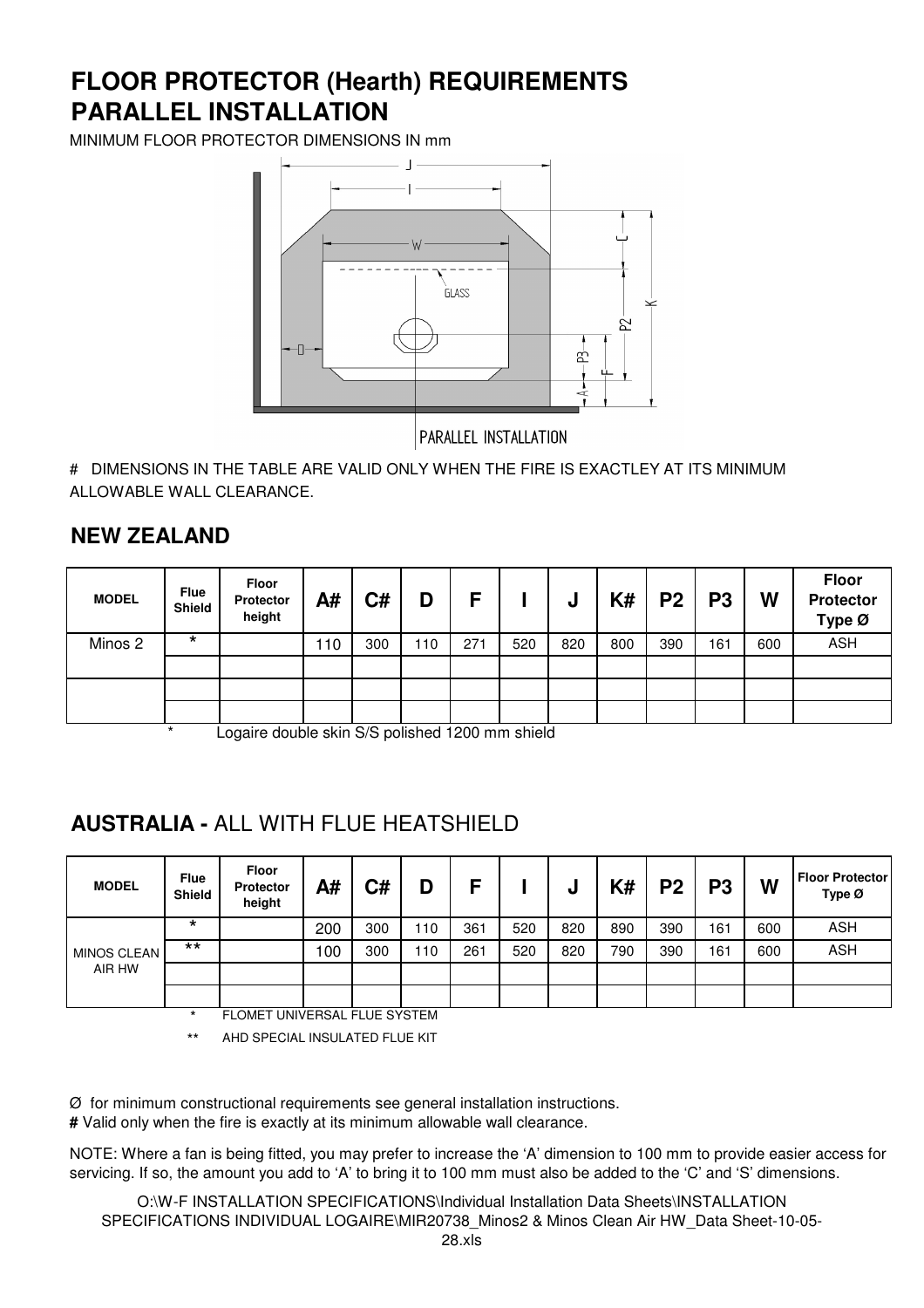## **FLOOR PROTECTORS (Hearth) REQUIREMENTS CORNER INSTALLATION**

MINIMUM FLOOR PROTECTOR DIMENSIONS IN mm



# DIMENSIONS IN THE TABLE ARE VALID ONLY WHEN THE FIRE IS EXACTLEY AT ITS MINIMUM ALLOWABLE WALL CLEARANCE.

#### **NEW ZEALAND**

| <b>MODEL</b> | <b>Flue</b><br><b>Shield</b> | <b>Floor Protector Distance</b><br>above Floor | C   | E  | H#  | L#   | M#  | N   | R#  | <b>FLOOR</b><br><b>PROTECTOR</b> |
|--------------|------------------------------|------------------------------------------------|-----|----|-----|------|-----|-----|-----|----------------------------------|
| Minos 2      | $\star$                      |                                                | 300 | 50 | 368 | 1050 | 926 | 529 | 521 | <b>ASH</b>                       |
|              |                              |                                                |     |    |     |      |     |     |     |                                  |
|              |                              |                                                |     |    |     |      |     |     |     |                                  |
|              |                              |                                                |     |    |     |      |     |     |     |                                  |

\* Logaire double skin S/S polished 1200 mm shield

#### **AUSTRALIA**

| <b>MODEL</b> | <b>Flue</b><br><b>Shield</b> | <b>Floor Protector Distance</b><br>above Floor | C   | E   | H#  | ∟#   | M#  | N   | R#  | <b>FLOOR</b><br><b>PROTECTOR</b> |
|--------------|------------------------------|------------------------------------------------|-----|-----|-----|------|-----|-----|-----|----------------------------------|
|              |                              |                                                | 300 | 100 | 418 | 1120 | 976 | 529 | 591 | <b>ASH</b>                       |
| MINOS CLEAN  | $***$                        |                                                | 300 | 100 | 418 | 1120 | 976 | 529 | 591 | <b>ASH</b>                       |
| AIR HW       |                              |                                                |     |     |     |      |     |     |     |                                  |
|              |                              |                                                |     |     |     |      |     |     |     |                                  |

**FLOMET UNIVERSAL FLUE SYSTEM** 

\*\* AHD SPECIAL INSULATED FLUE KIT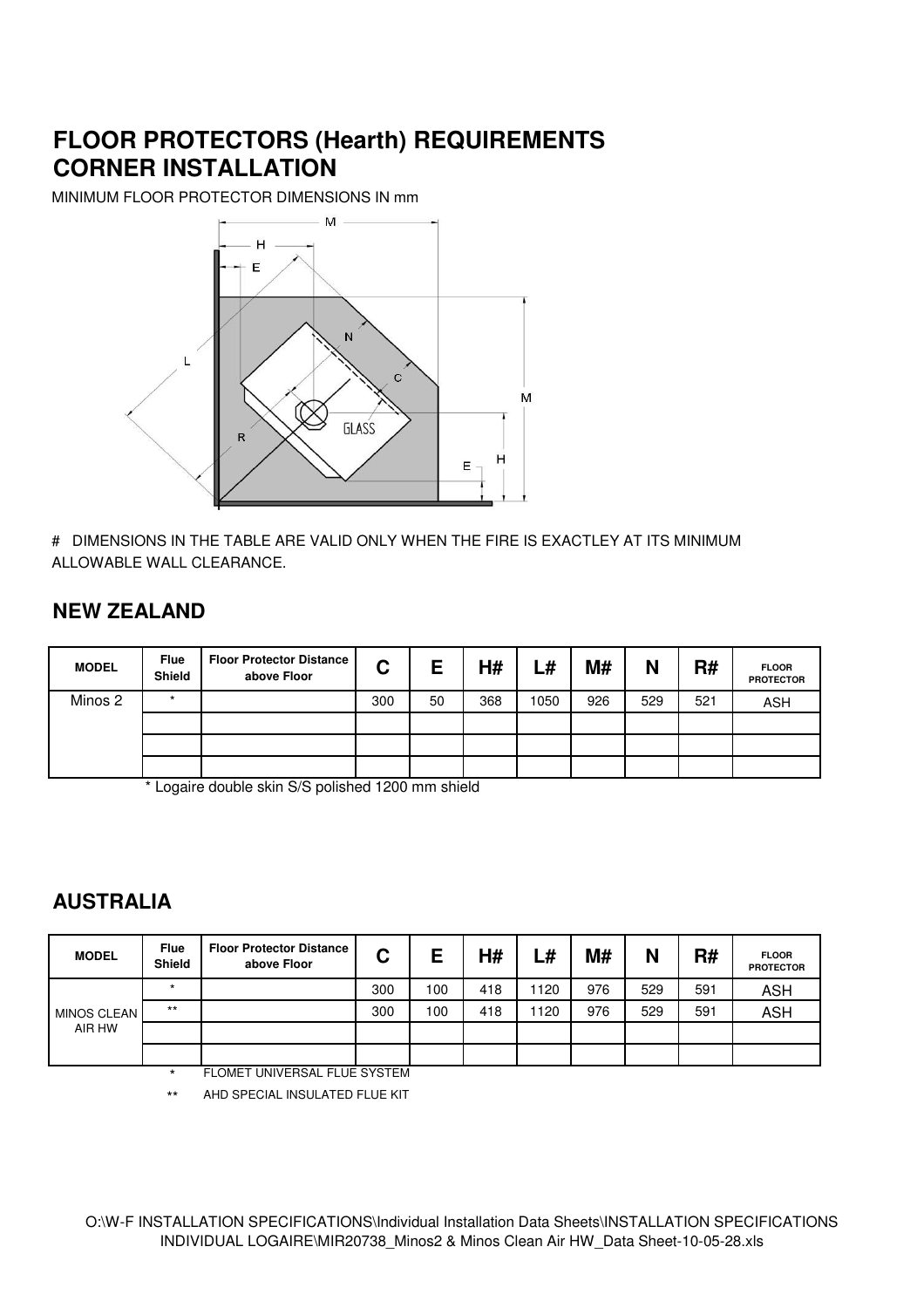#### **FREE STANDING FIRE DIMENSIONS**



| <b>MODEL</b>                               | n.  | D0  |     | W   | C.<br>ັ | ິ<br>ວ∠ | c.<br>ు | S4  |
|--------------------------------------------|-----|-----|-----|-----|---------|---------|---------|-----|
| MINOS <sub>2</sub>                         | 390 | 161 | 635 | 600 | -       | 83      | 165     | 310 |
| НW<br>AIR<br>$\sim$<br><b>MINOS</b><br>FAN |     |     |     |     |         |         |         |     |